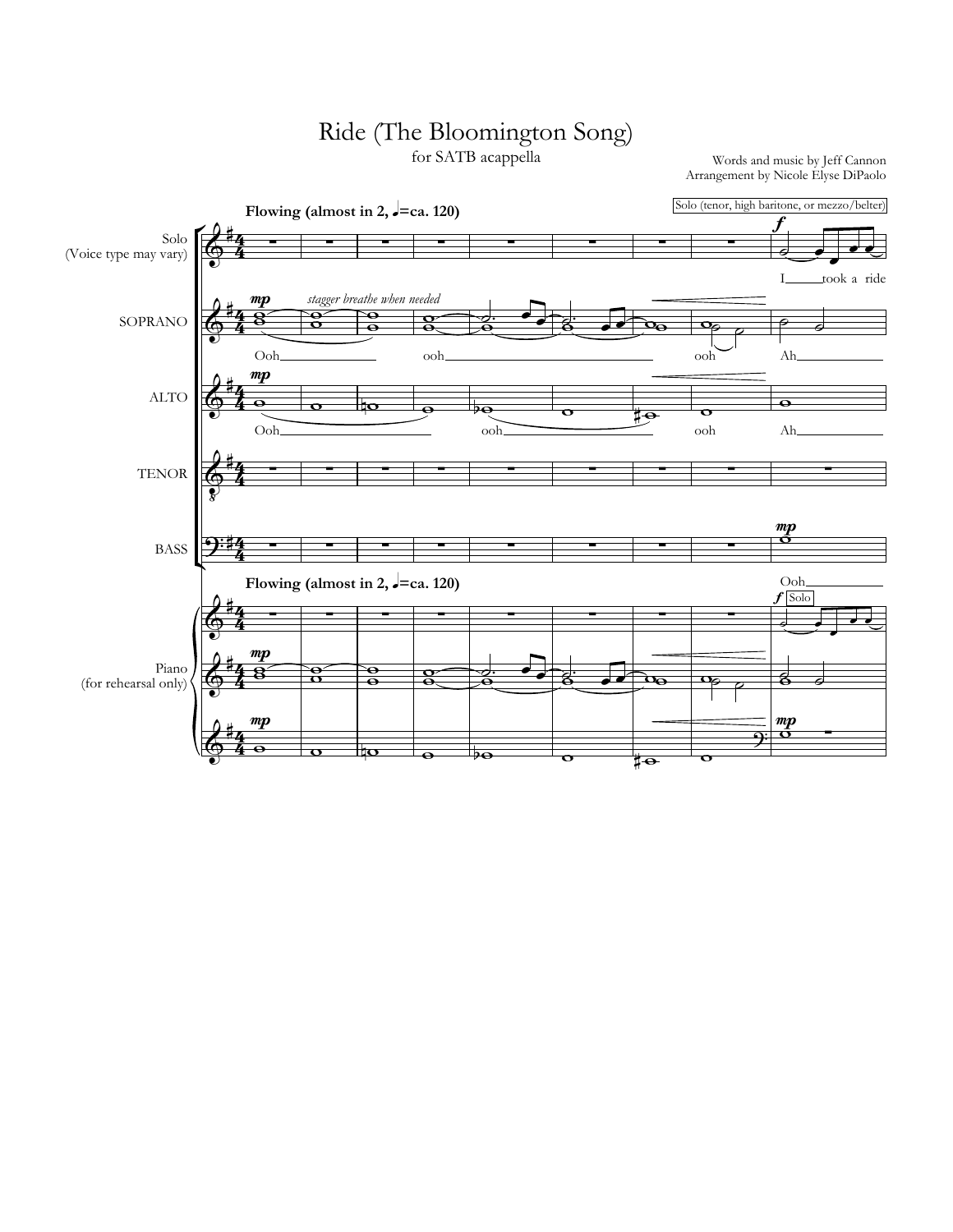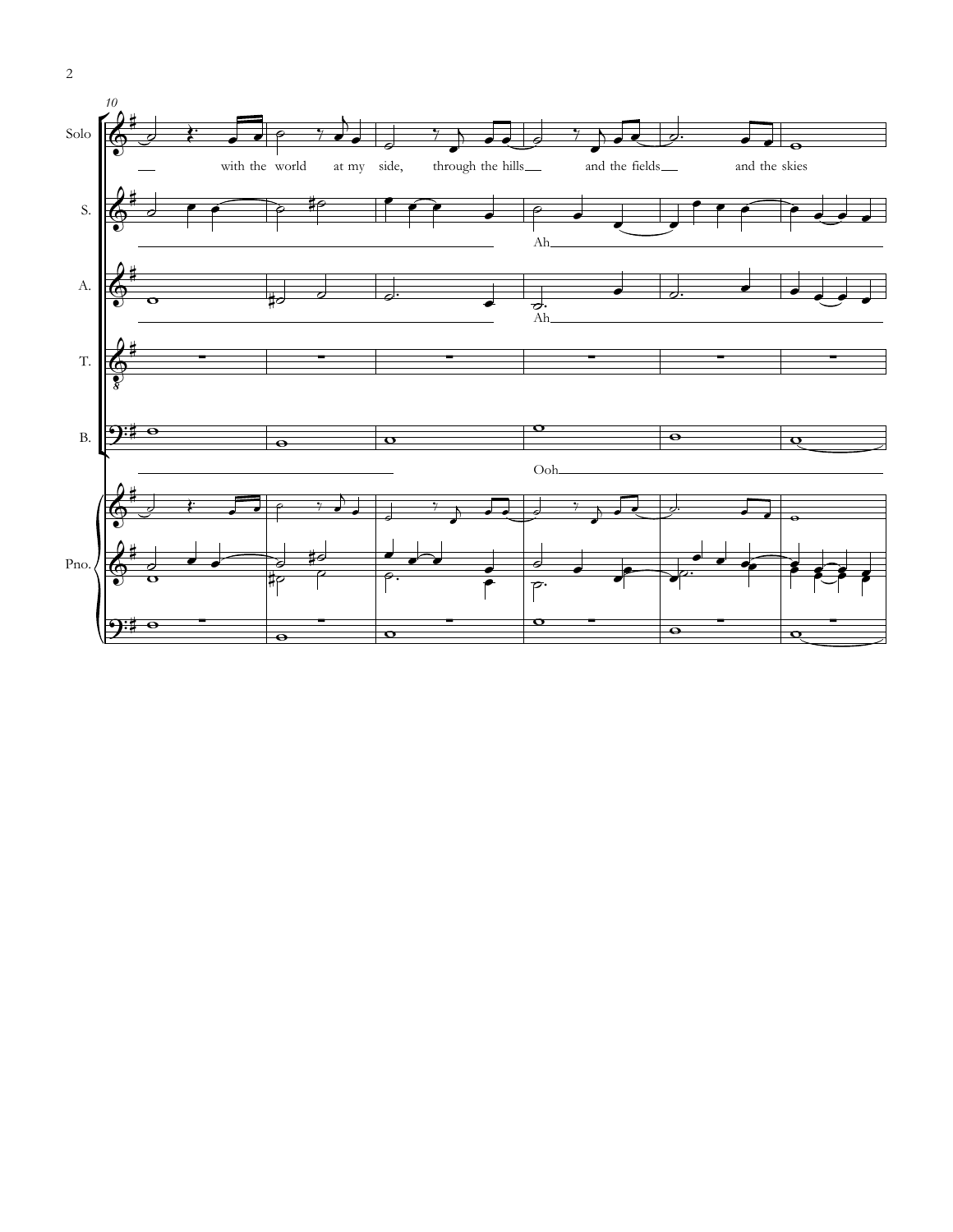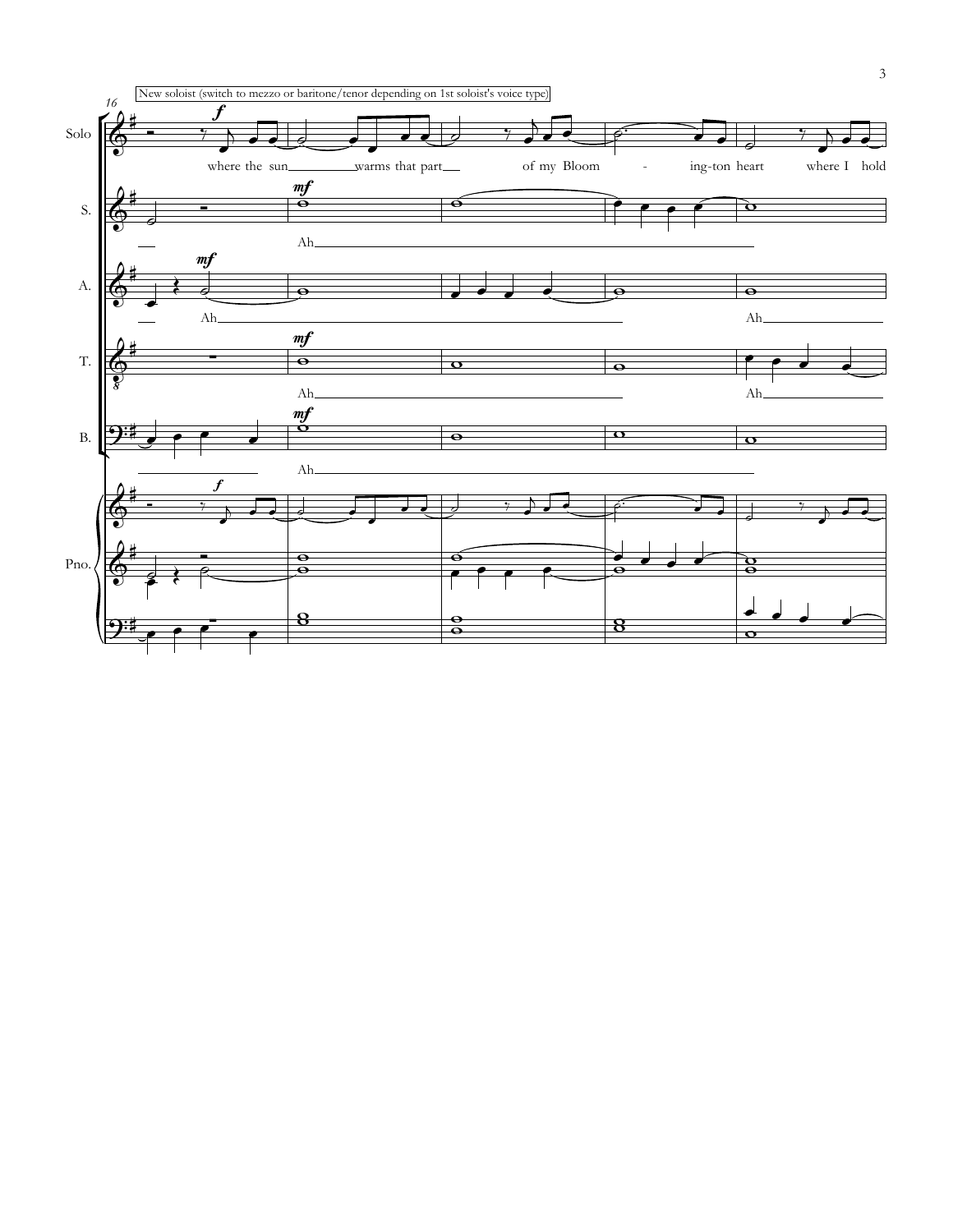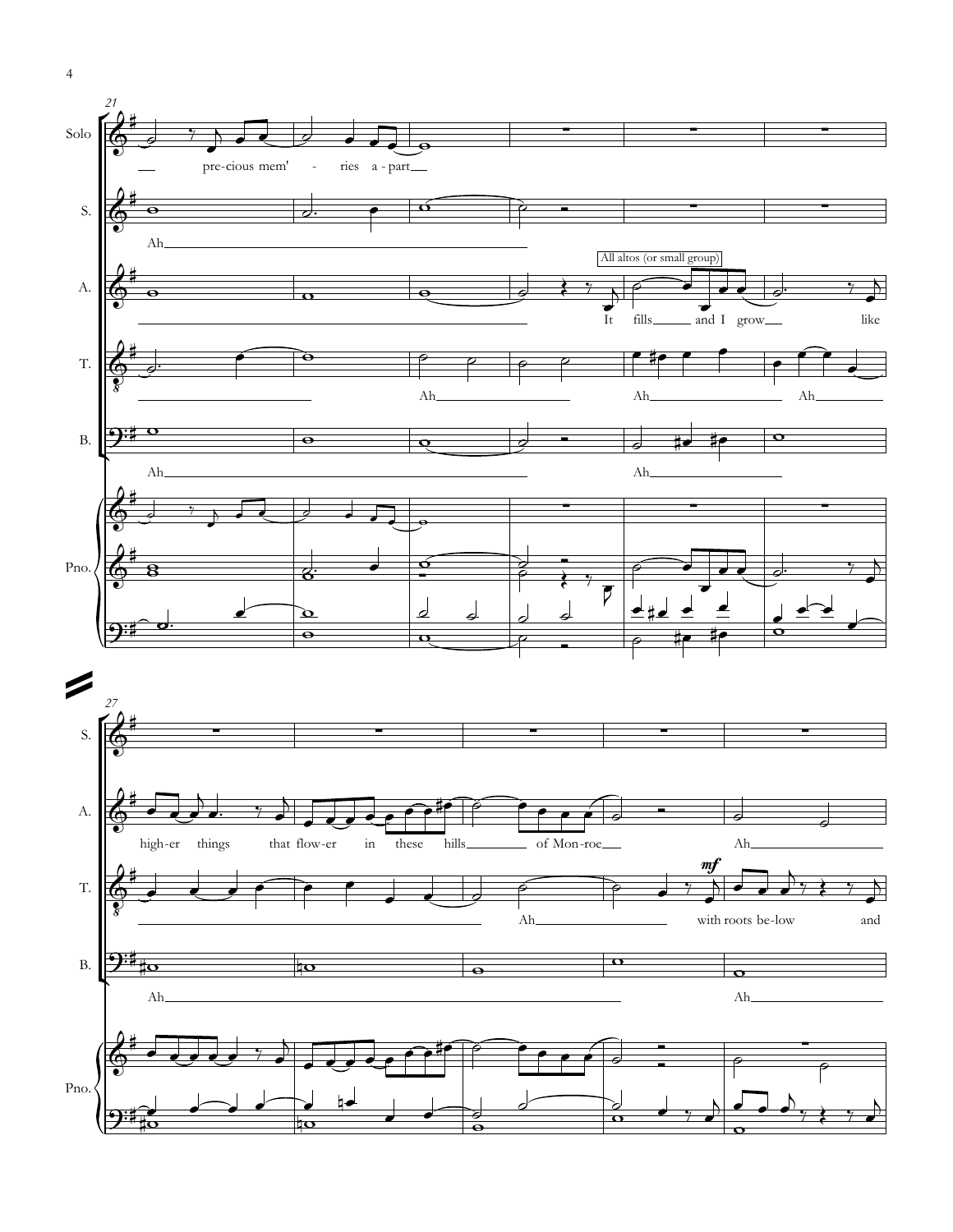



Í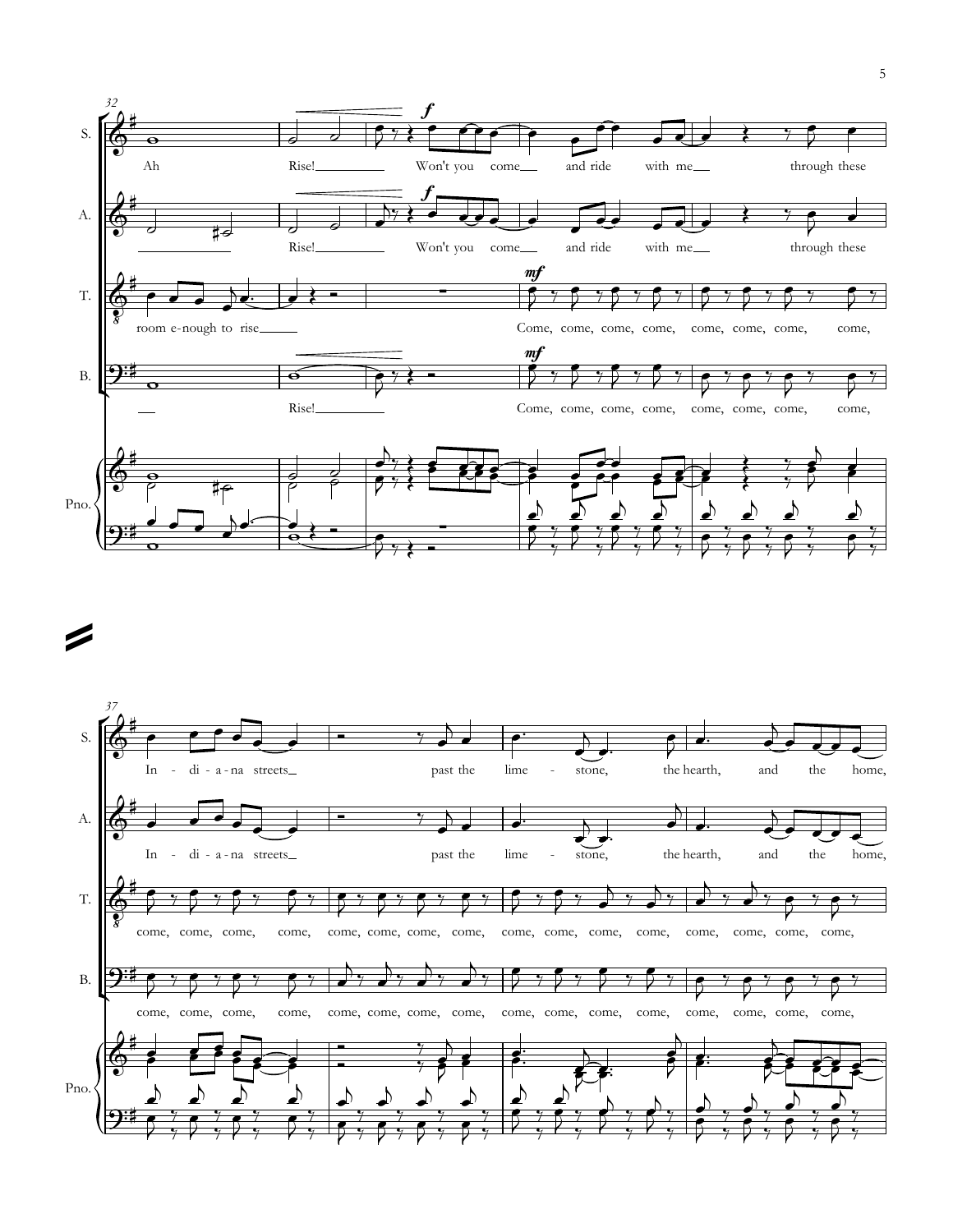



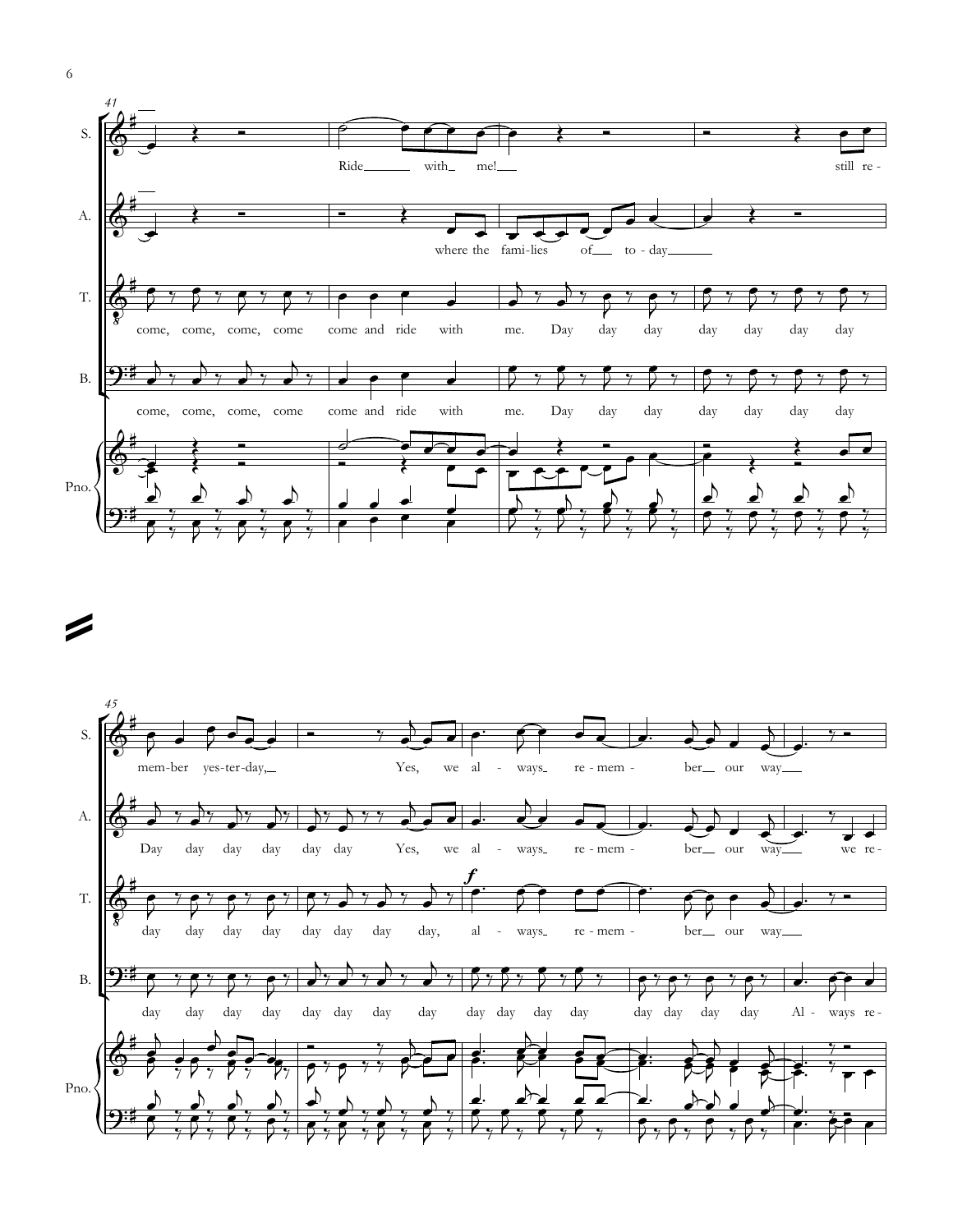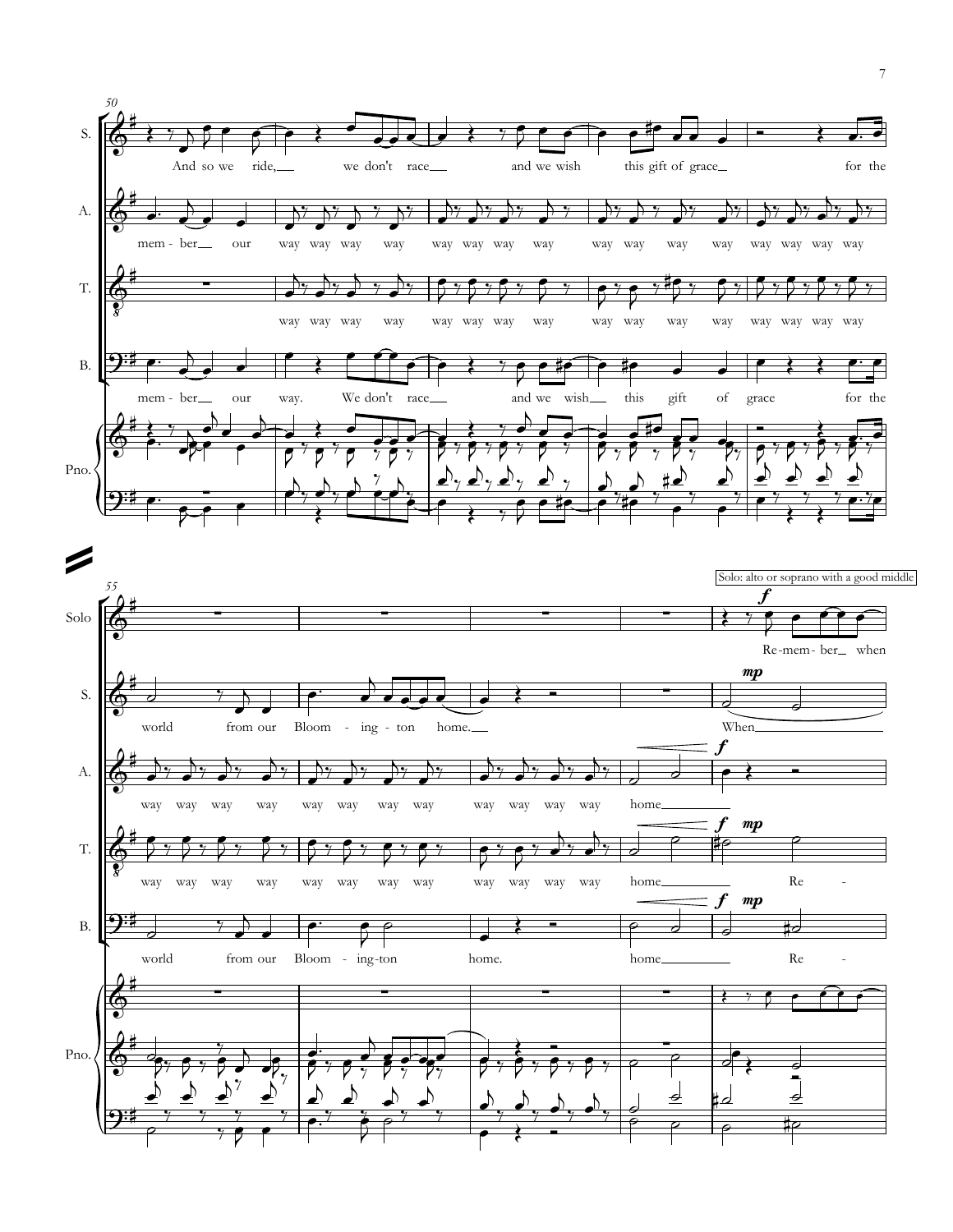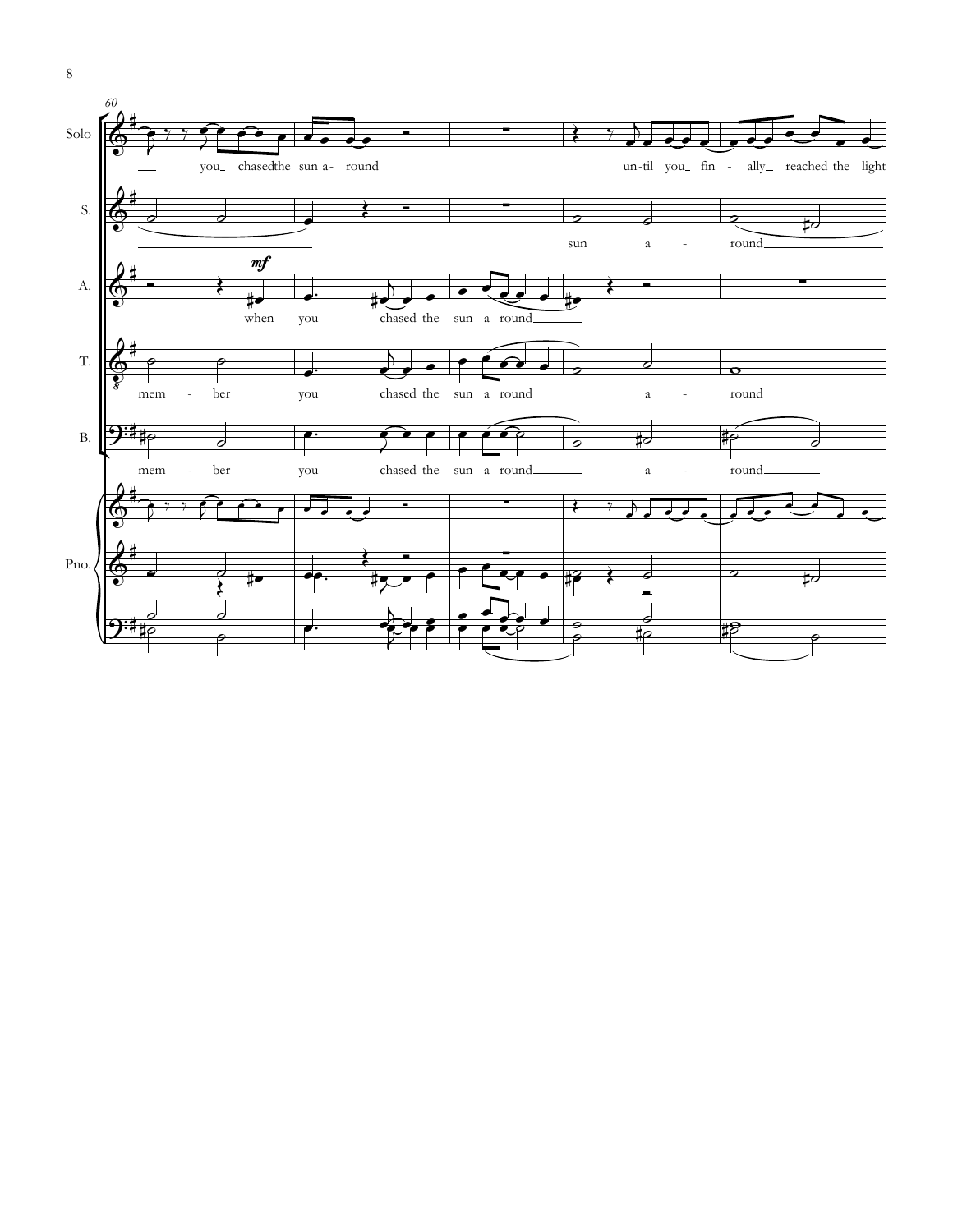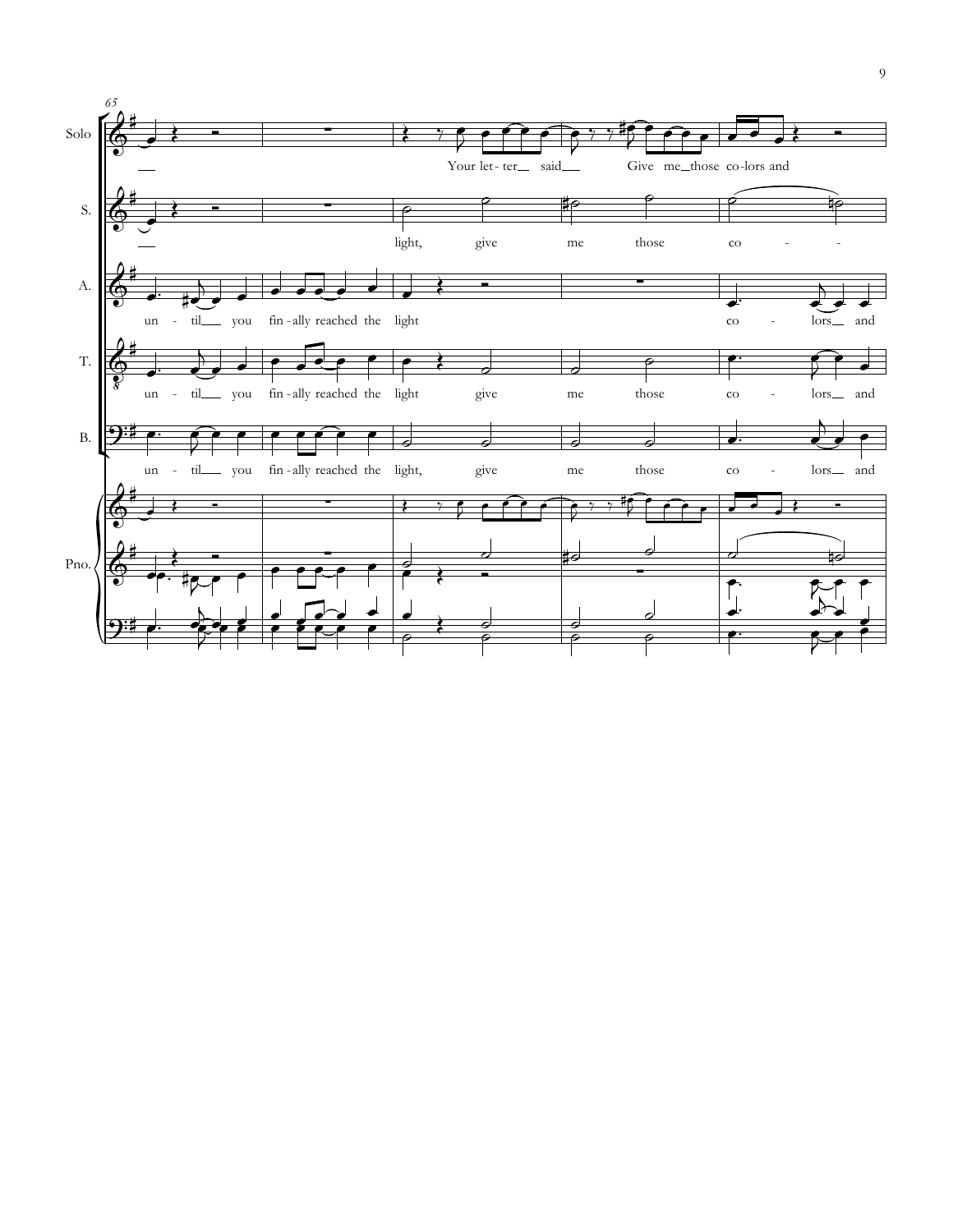